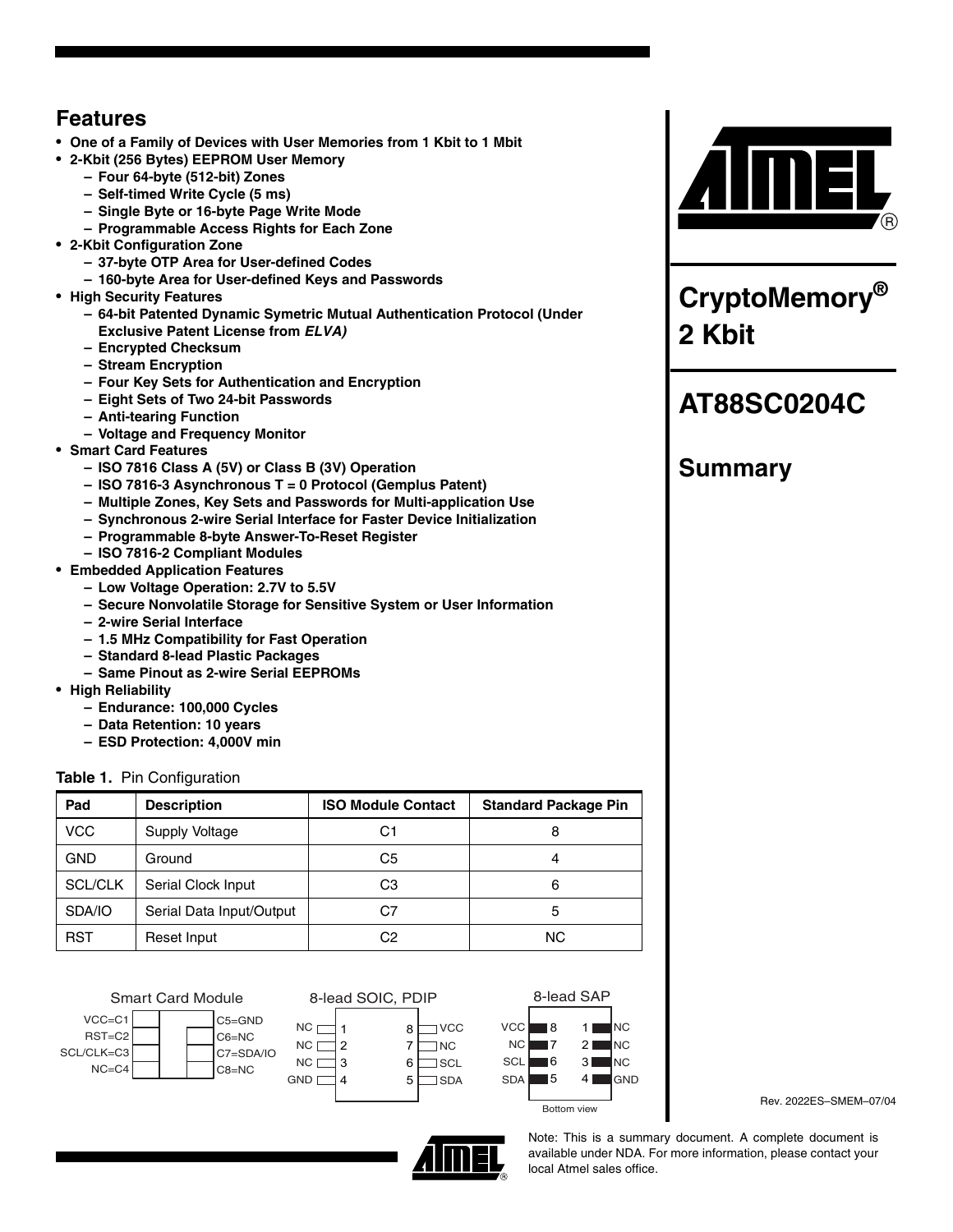

## **Description** The AT88SC0204C member of the CryptoMemory family is a high-performance secure memory providing 2 Kbits of user memory with advanced security and cryptographic features built in. The user memory is divided into four 64-byte zones, each of which may be individually set with different security access rights or combined together to provide space for 1 to 4 data files.

- **Smart Card Applications** The AT88SC0204C provides high security, low cost, and ease of implementation without the need for a microprocessor operating system. The embedded cryptographic engine provides for dynamic, symmetric-mutual authentication between the device and host, as well as performing stream encryption for all data and passwords exchanged between the device and host. Up to four unique key sets may be used for these operations. The AT88SC0204C offers the ability to communicate with virtually any smart card reader using the asynchronous  $T = 0$  protocol (Gemplus Patent) defined in ISO 7816-3.
- **Embedded Applications** Through dynamic, symmetric-mutual authentication, data encryption, and the use of encrypted checksums, the AT88SC0204C provides a secure place for storage of sensitive information within a system. With its tamper detection circuits, this information remains safe even under attack. A 2-wire serial interface running at 1.5 MHz is used for fast and efficient communications with up to 15 devices that may be individually addressed. The AT88SC0204C is available in industry standard 8-lead packages with the same familiar pinout as 2-wire serial EEPROMs.

**Figure 1.** Block Diagram



# **Pin Descriptions**

**Supply Voltage (V<sub>CC</sub>)** The V<sub>CC</sub> input is a 2.7V to 5.5V positive voltage supplied by the host.

**Clock (SCL/CLK)** In the asynchronous  $T = 0$  protocol, the SCL/CLK input is used to provide the device with a carrier frequency *f*. The nominal length of one bit emitted on I/O is defined as an "elementary time unit" (ETU) and is equal to 372/*f*.

> When the synchronous protocol is used, the SCL/CLK input is used to positive edge clock data into the device and negative edge clock data out of the device.

**Serial Data (SDA/IO)** The SDA pin is bidirectional for serial data transfer. This pin is open-drain driven and may be wired with any number of other open drain or open collector devices. An exter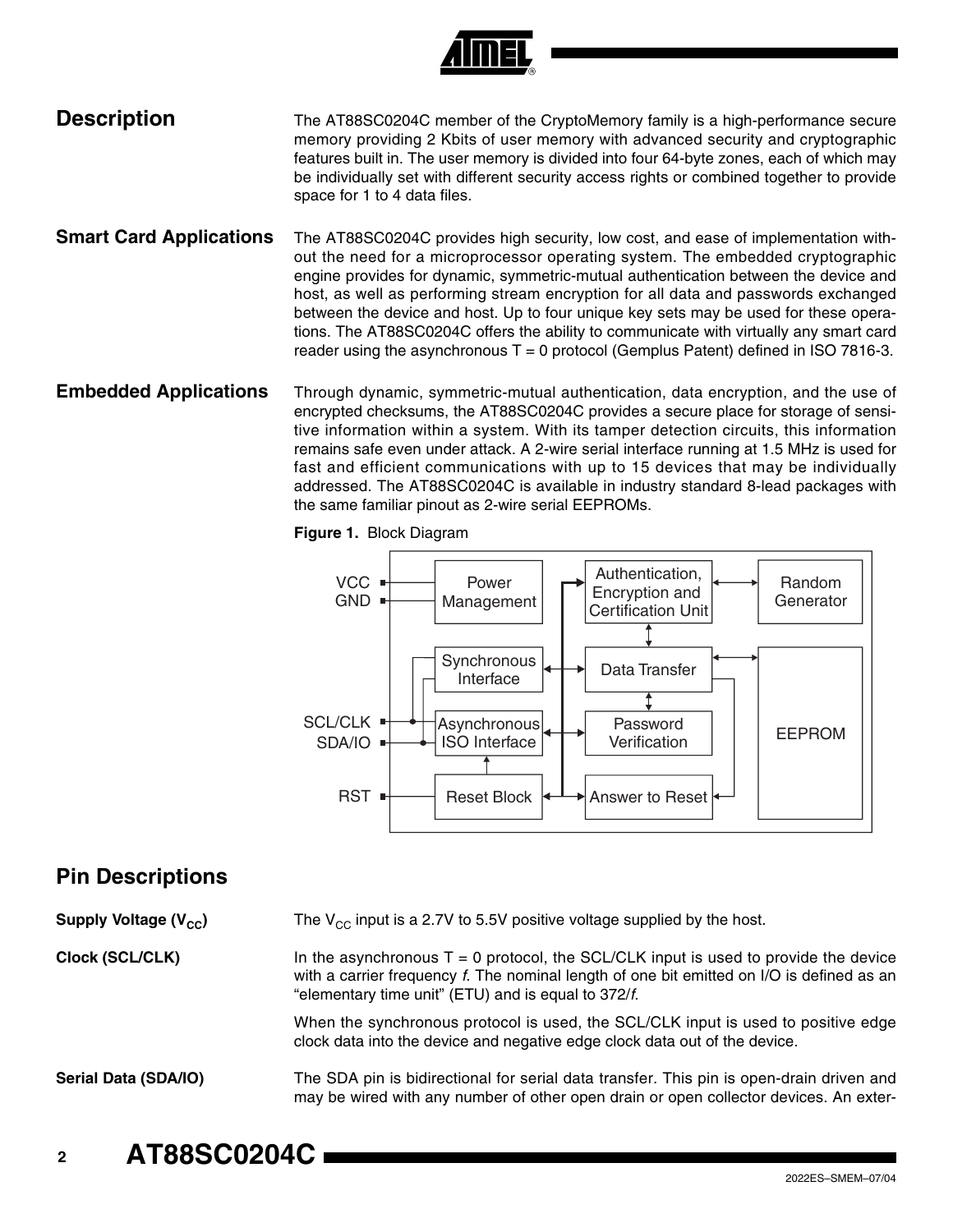nal pull-up resistor should be connected between SDA and  $V_{CC}$ . The value of this resistor and the system capacitance loading the SDA bus will determine the rise time of SDA. This rise time will determine the maximum frequency during read operations. Low value pull-up resistors will allow higher frequency operations while drawing higher average power supply current.

**Reset (RST)** The AT88SC0204C provides an ISO 7816-3 compliant asynchronous answer to reset sequence. When the reset sequence is activated, the device will output the data programmed into the 64-bit answer-to-reset register. An internal pull-up on the RST input pad allows the device to be used in synchronous mode without bonding RST. The AT88SC0204C does not support the synchronous answer-to-reset sequence.

## **Device Architecture**

**User Zones** The EEPROM user memory is divided into 4 zones of 512 bits each. Multiple zones allow for different types of data or files to be stored in different zones. Access to the user zones is allowed only after security requirements have been met. These security requirements are defined by the user during the personalization of the device in the configuration zone. If the same security requirements are selected for multiple zones, then these zones may effectively be accessed as one larger zone.

| <b>ZONE</b> | \$0      | \$1 | \$2 | \$3 | \$4      | \$5 | \$6 | \$7 |       |
|-------------|----------|-----|-----|-----|----------|-----|-----|-----|-------|
|             |          |     |     |     |          |     |     |     | \$000 |
|             | 64 bytes |     |     |     |          |     |     | —   |       |
| User 0      |          |     |     |     |          |     |     |     |       |
|             |          |     |     |     |          |     |     |     | \$038 |
|             |          |     |     |     |          |     |     |     | \$000 |
|             |          |     |     |     | 64 bytes |     |     |     |       |
| User 1      |          |     |     |     |          |     |     |     |       |
|             |          |     |     |     |          |     |     |     | \$038 |
| User 2      |          |     |     |     |          |     |     |     | \$000 |
|             | 64 bytes |     |     |     |          |     |     |     |       |
|             |          |     |     |     |          |     |     |     |       |
|             |          |     |     |     |          |     |     |     | \$038 |
| User 3      |          |     |     |     |          |     |     |     | \$000 |
|             | 64 bytes |     |     |     |          |     |     |     |       |
|             |          |     |     |     |          |     |     |     |       |
|             |          |     |     |     |          |     |     |     | \$038 |

**Table 2.** User Zones

**Control Logic** Access to the user zones occurs only through the control logic built into the device. This logic is configurable through access registers, key registers and keys programmed into the configuration zone during device personalization. Also implemented in the control logic is a cryptographic engine for performing the various higher-level security functions of the device.

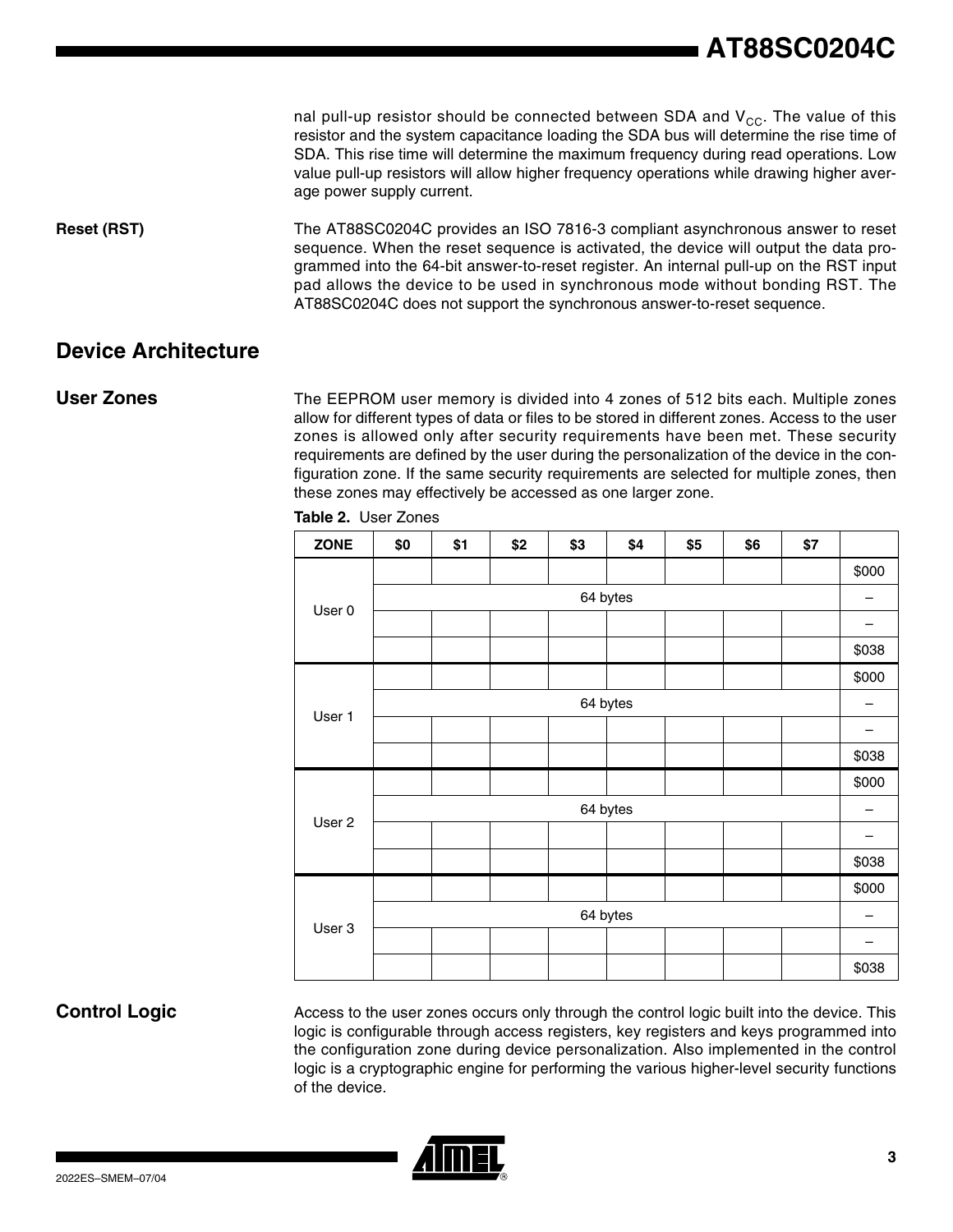

**Configuration Zone** The configuration zone consists of 2048 bits of EEPROM memory used for storing passwords, keys and codes and defining security levels to be used for each user zone. Access rights to the configuration zone are defined in the control logic and may not be altered by the user.

|  | Table 3. Configuration Zone |
|--|-----------------------------|
|--|-----------------------------|

| Component                        | <b>Address</b> |
|----------------------------------|----------------|
| Answer to Reset                  | \$00           |
| Fab Code                         |                |
| Memory Test Zone                 |                |
| <b>Card Manufacturers Code</b>   |                |
| Lot History Code                 |                |
| Device Configuration Register    | \$18           |
| <b>Identification Number</b>     |                |
| <b>Access Registers</b>          |                |
| Password/Key Registers           |                |
| <b>Issuer Code</b>               |                |
| Authentication Attempts Counters | \$50           |
| Cryptograms                      |                |
| Session Encryption Keys          |                |
| <b>Secret Seeds</b>              |                |
| Password Attempts Counters       | \$B0           |
| Write Passwords                  |                |
| <b>Read Passwords</b>            |                |
| Reserved                         |                |

**Security Fuses** There are three fuses on the device that must be blown during the device personalization process. Each fuse locks certain portions of the configuration zone as OTP memory. Fuses are designed for the module manufacturer, card manufacturer and card issuer and should be blown in sequence, although all programming of the device and blowing of the fuses may be performed at one final step.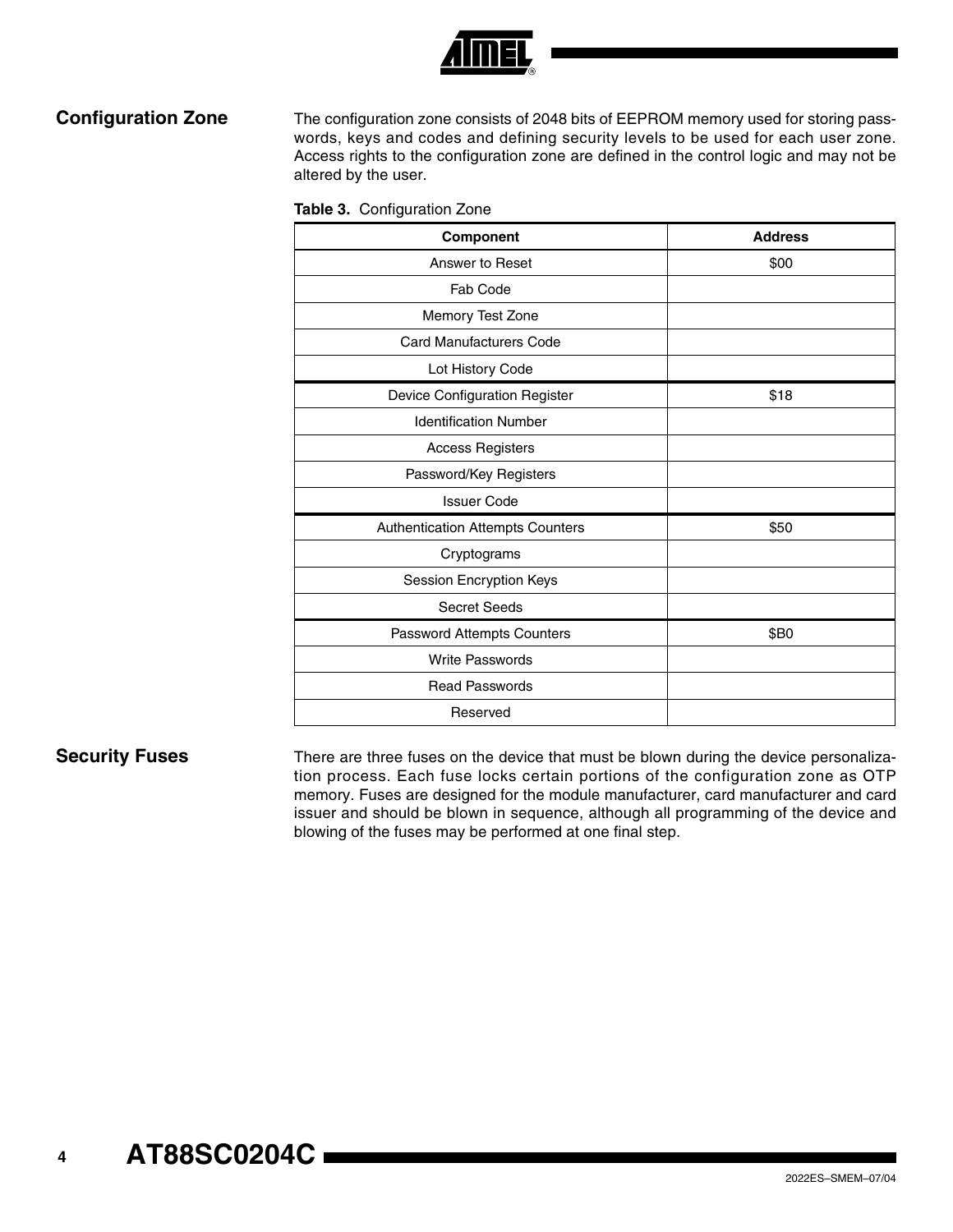# **AT88SC0204C**

**Asynchronous T = 0 Protocol**

**Protocol Selection** The AT88SC0204C supports two different communication protocols.

- **Smart Card Applications:** The asynchronous T = 0 protocol defined by ISO 7816-3 is used for compatibility with the industry's standard smart card readers.
- **Embedded Applications**: A 2-wire serial interface is used for fast and efficient communication with logic or controllers.

The power-up sequence determines which of the two communication protocols will be used.

This power-up sequence complies with ISO 7816-3 for a cold reset in smart card applications.

- $V_{CC}$  goes high; RST, I/O-SDA and CLK-SCL are low.
- Set I/O-SDA in receive mode.
- Provide a clock signal to CLK-SCL.
- RST goes high after 400 clock cycles.

The device will respond with a 64-bit ATR code, including historical bytes to indicate the memory density within the CryptoMemory family. Once the asynchronous mode has been selected, it is not possible to switch to the synchronous mode without powering off the device.

### **Figure 2.** Asynchronous T = 0 Protocol (Gemplus Patent)

| $V_{\rm CC}$                |  |     |  |
|-----------------------------|--|-----|--|
| $I/O-SDA$ $\longrightarrow$ |  | ATR |  |
| <b>RST</b>                  |  |     |  |
| <b>CLK-SCL</b>              |  |     |  |

## **Synchronous 2-wire Serial Interface**

The synchronous mode is the default after powering up  $V_{CC}$  due to the internal pull-up on RST. For embedded applications using CryptoMemory in standard plastic packages, this is the only communication protocol.

- Power-up  $V_{CC}$ , RST goes high also.
- After stable  $V_{CC}$ , CLK-SCL and I/O-SDA may be driven.

**Figure 3.** Synchronous 2-wire Protocol

| $V_{\rm CC}$ $-$ |                                                                    |
|------------------|--------------------------------------------------------------------|
| $I/O-SDA$ $\Box$ |                                                                    |
| RST <sub>N</sub> |                                                                    |
|                  |                                                                    |
| Note:            | Five clock pulses must be sent before the first command is issued. |

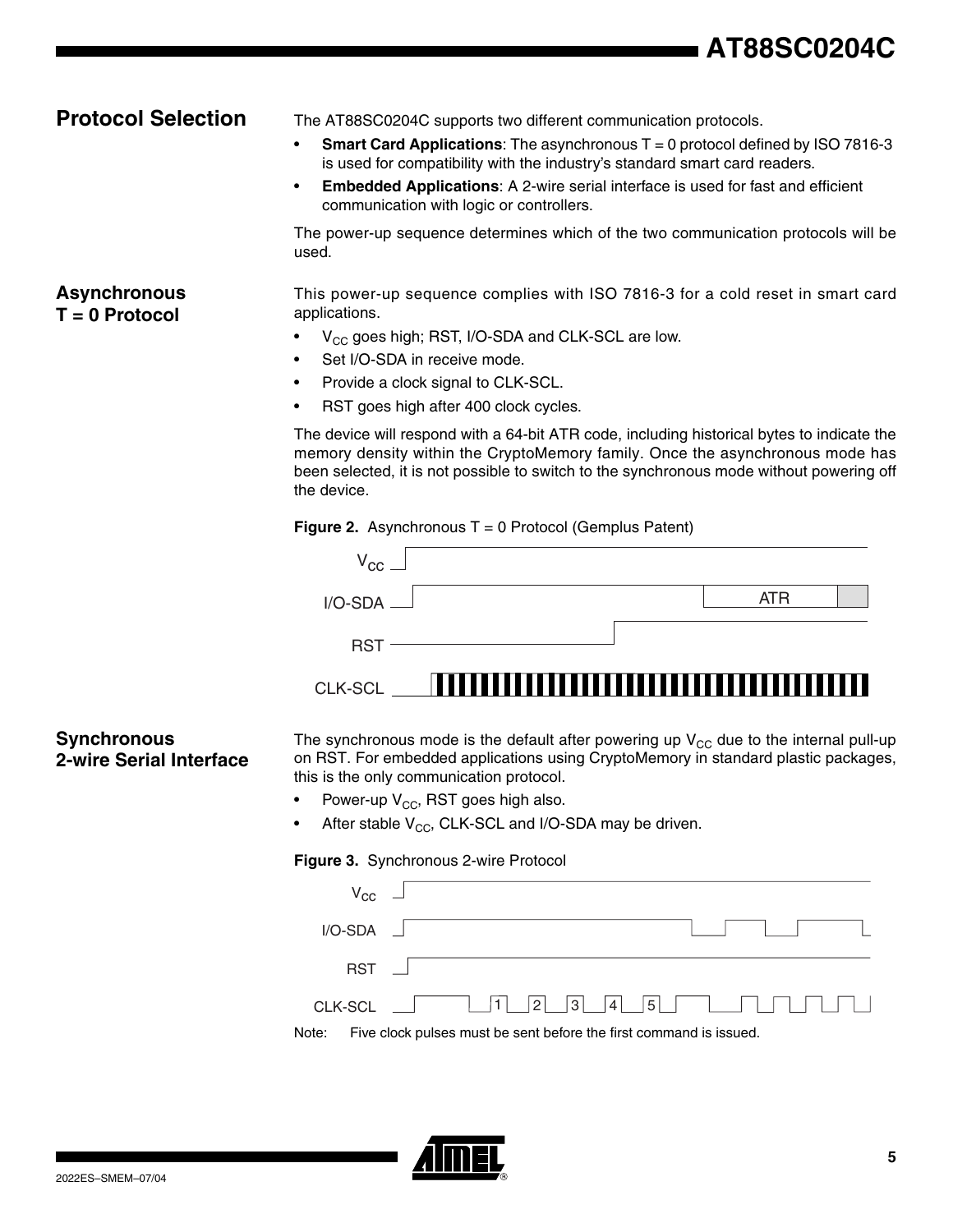# **Communication Security Modes**

Communications between the device and host operate in three basic modes. Standard mode is the default mode for the device after power-up. Authentication mode is activated by a successful authentication sequence. Encryption mode is activated by a successful encryption activation following a successful authentication.

**Table 4. Communication Security Modes<sup>(1)</sup>** 

| <b>Mode</b>    | <b>Configuration Data</b> | User Data | <b>Passwords</b> | <b>Data Integrity Check</b> |
|----------------|---------------------------|-----------|------------------|-----------------------------|
| Standard       | Clear                     | Clear     | Clear            | MDC <sup>(1)</sup>          |
| Authentication | Clear                     | Clear     | Encrypted        | MAC <sup>(1)</sup>          |
| Encryption     | Clear                     | Encrypted | Encrypted        | MAC <sup>(1)</sup>          |

Note: 1. Configuration data include viewable areas of the Configuration Zone except the passwords: MDC: Modification Detection Code. MAC: Message Authentication Code.

## **Security Options**

Anti-tearing **In the event of a power loss during a write cycle**, the integrity of the device's stored data may be recovered. This function is optional: the host may choose to activate the antitearing function, depending on application requirements. When anti-tearing is active, write commands take longer to execute, since more write cycles are required to complete them, and data are limited to eight bytes.

> Data are written first to a buffer zone in EEPROM instead of the intended destination address, but with the same access conditions. The data are then written in the required location. If this second write cycle is interrupted due to a power loss, the device will automatically recover the data from the system buffer zone at the next power-up.

> In 2-wire mode, the host is required to perform ACK polling for up to 20 ms after write commands when anti-tearing is active. At power-up, the host is required to perform ACK polling, in some cases for up to 10 ms, in the event that the device needs to carry out the data recovery process.

## Write Lock If a user zone is configured in the write lock mode, the lowest address byte of an 8-byte page constitutes a write access byte for the bytes of that page.

*Example*: The write lock byte at \$080 controls the bytes from \$080 to \$087.

| \$080    | \$081                      | \$082                      | \$083            | \$084            | \$085                      | \$086            | \$087            | @    |
|----------|----------------------------|----------------------------|------------------|------------------|----------------------------|------------------|------------------|------|
| 11011001 | <b>XXXX XXXX</b><br>locked | <b>XXXX XXXX</b><br>locked | <b>XXXX XXXX</b> | <b>XXXX XXXX</b> | <b>XXXX XXXX</b><br>locked | <b>XXXX XXXX</b> | <b>XXXX XXXX</b> | \$80 |

The write lock byte may also be locked by writing its least significant (rightmost) bit to "0". Moreover, when write lock mode is activated, the write lock byte can only be programmed – that is, bits written to "0" cannot return to "1".

In the write lock configuration, only one byte can be written at a time. Even if several bytes are received, only the first byte will be taken into account by the device.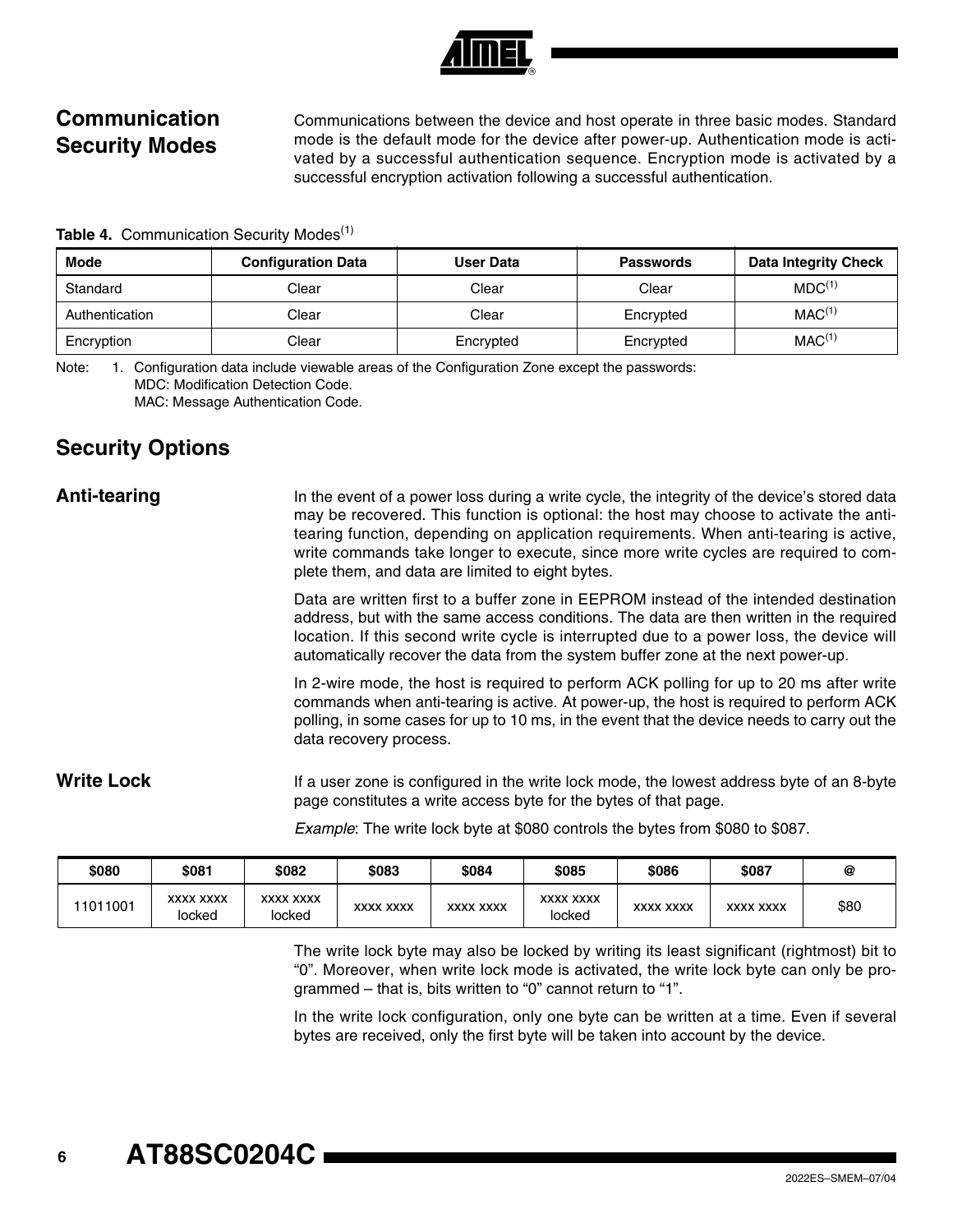## **Password Verification** Passwords may be used to protect read and/or write access of any user zone. When a valid password is presented, it is memorized and active until power is turned off, unless a new password is presented or RST becomes active. There are eight password sets that may be used to protect any user zone. Only one password is active at a time, but write passwords give read access also.

**Authentication Protocol** The access to a user zone may be protected by an authentication protocol. Any one of four keys may be selected to use with a user zone.

> The authentication success is memorized and active as long as the chip is powered, unless a new authentication is initialized or RST becomes active. If the new authentication request is not validated, the card loses its previous authentication and it should be presented again. Only the last request is memorized.

> Note: Password and authentication may be presented at any time and in any order. If the trials limit has been reached (after four consecutive incorrect attempts), the password verification or authentication process will not be taken into account.



**Figure 4.** Password and Authentication Operations

**Checksum** The AT88SC0204C implements a data validity check function in the form of a checksum, which may function in standard, authentication or encryption modes.

> In the standard mode, the checksum is implemented as a Modification Detection Code (MDC), in which the host may read an MDC from the device in order to verify that the data sent was received correctly.

> In the authentication and encryption modes, the checksum becomes more powerful since it provides a bidirectional data integrity check and data origin authentication capability in the form of a Message Authentication Code (MAC). Only the host/device that carried out a valid authentication is capable of computing a valid MAC. While operating in the authentication or encryption modes, the use of a MAC is required. For an ingoing command, if the device calculates a MAC different from the MAC transmitted by the host, not only is the command abandoned but the mode is also reset. A new authentication and/or encryption activation will be required to reactivate the MAC.

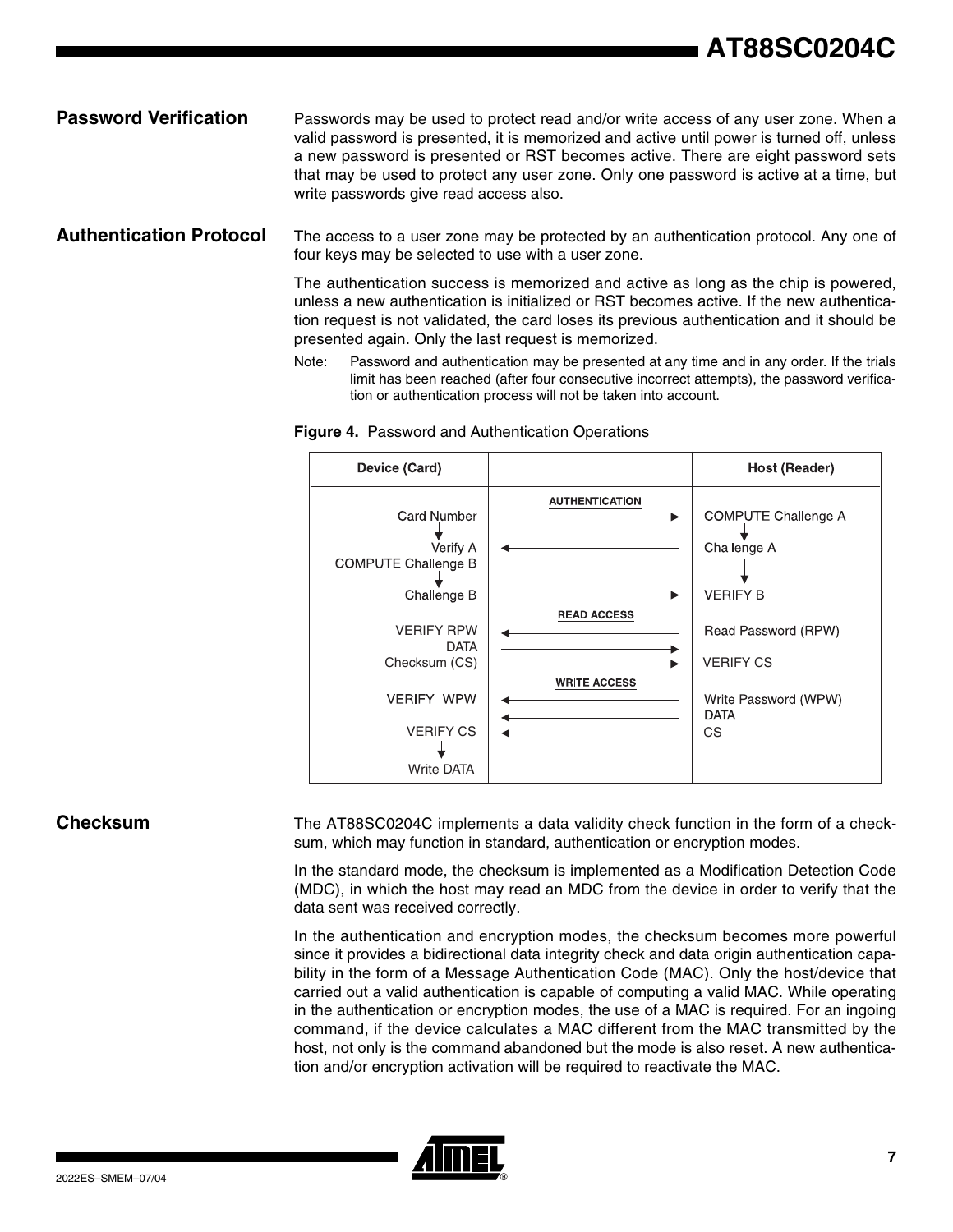| <b>Encryption</b>                    | The data exchanged between the device and the host during read, write and verify<br>password commands may be encrypted to ensure data confidentiality.                                                                                                                                                                                                                                                                                                                                                                                                                                                                                                                                                                                                                                                                                              |
|--------------------------------------|-----------------------------------------------------------------------------------------------------------------------------------------------------------------------------------------------------------------------------------------------------------------------------------------------------------------------------------------------------------------------------------------------------------------------------------------------------------------------------------------------------------------------------------------------------------------------------------------------------------------------------------------------------------------------------------------------------------------------------------------------------------------------------------------------------------------------------------------------------|
|                                      | The issuer may choose to require encryption for a user zone by settings made in the<br>configuration zone. Any one of four keys may be selected for use with a user zone. In<br>this case, activation of the encryption mode is required in order to read/write data in the<br>zone and only encrypted data will be transmitted. Even if not required, the host may<br>elect to activate encryption provided the proper keys are known.                                                                                                                                                                                                                                                                                                                                                                                                             |
| <b>Supervisor Mode</b>               | Enabling this feature allows the holder of one specific password to gain full access to all<br>eight password sets, including the ability to change passwords.                                                                                                                                                                                                                                                                                                                                                                                                                                                                                                                                                                                                                                                                                      |
| <b>Modify Forbidden</b>              | No write access is allowed in a user zone protected with this feature at any time. The<br>user zone must be written during device personalization prior to blowing the security<br>fuses.                                                                                                                                                                                                                                                                                                                                                                                                                                                                                                                                                                                                                                                           |
| <b>Program Only</b>                  | For a user zone protected by this feature, data within the zone may be changed from a<br>"1" to a "0", but never from a "0" to a "1".                                                                                                                                                                                                                                                                                                                                                                                                                                                                                                                                                                                                                                                                                                               |
| <b>Initial Device</b><br>Programming | To enable the security features of CryptoMemory, the device must first be personalized<br>to set up several registers and load in the appropriate passwords and keys. This is<br>accomplished through programming the configuration zone of CryptoMemory using sim-<br>ple write and read commands. To gain access to the configuration zone, the secure<br>code must first be successfully presented. For the AT88SC0204C device, the secure<br>code is \$E5 47 47. After writing and verfiying data in the configuration zone, the security<br>fuses must be blown to lock this information in the device. For additional information on<br>personalizing CryptoMemory, please see the application notes Programming CryptoM-<br>emory for Embedded Applications and Initializing CryptoMemory for Smart Card<br>Applications (at www.Atmel.com). |

**AIMEL**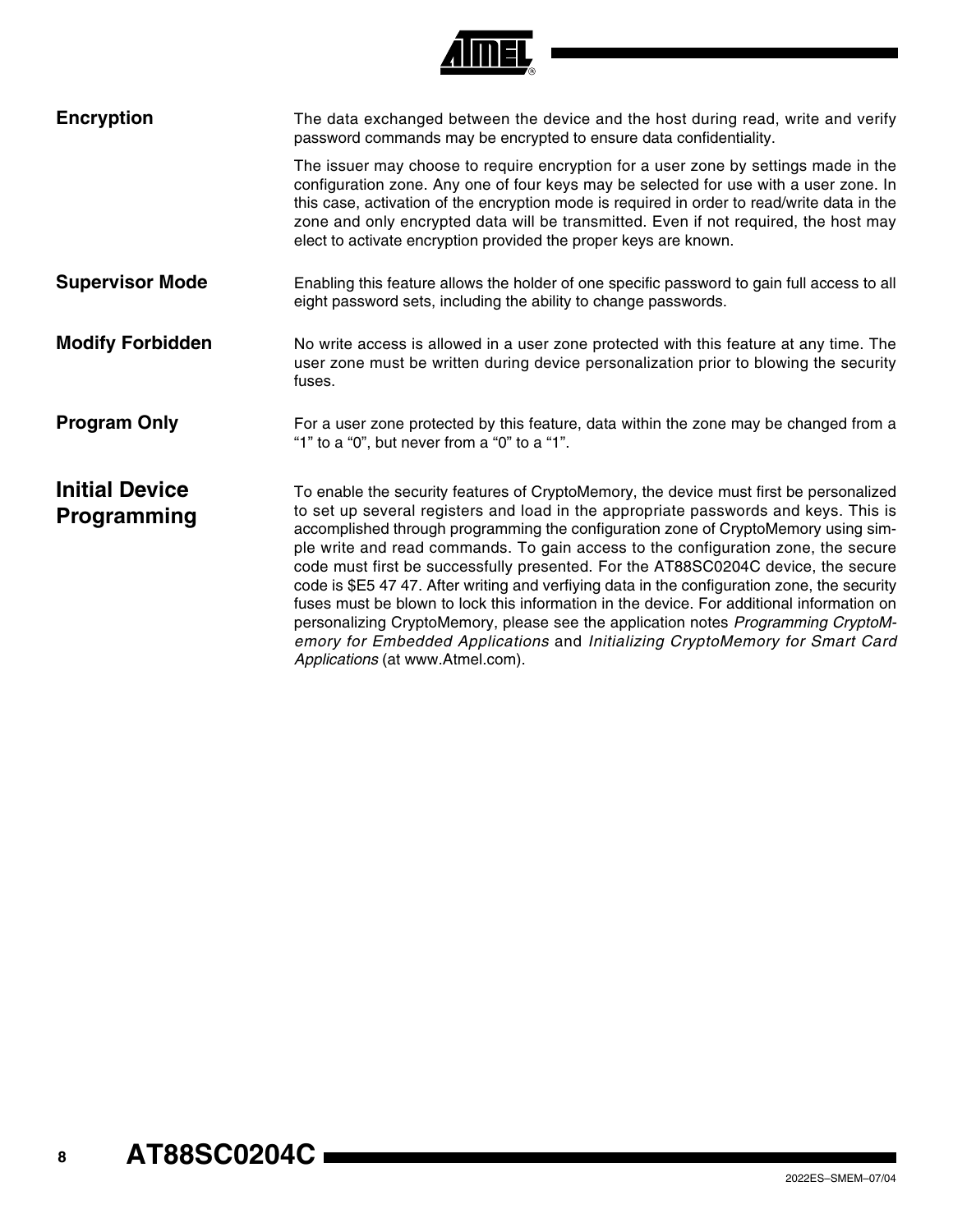# **Ordering Information**

| <b>Ordering Code</b>                                | Package                            | <b>Voltage Range</b> | <b>Temperature Range</b>                          |
|-----------------------------------------------------|------------------------------------|----------------------|---------------------------------------------------|
| AT88SC0204C-MJ<br>AT88SC0204C-MP                    | $M2 - J$ Module<br>$M2 - P$ Module | $2.7V - 5.5V$        | Commercial $(0^{\circ}C - 70^{\circ}C)$           |
| AT88SC0204C-PI<br>AT88SC0204C-SI<br>AT88SC0204C-Y4I | 8P3<br>8S1<br>8Y4                  | $2.7V - 5.5V$        | Industrial $(-40^{\circ}C - 85^{\circ}C)$         |
| AT88SC0204C-PU<br>AT88SC0204C-SU<br>AT88SC0204C-Y4U | 8P3<br>8S1<br>8Y4                  | $2.7V - 5.5V$        | Lead-free/Halogen-free/Industrial<br>(–40°C–85°C) |
| AT88SC0204C-WI                                      | 7 mil wafer                        | $2.7V - 5.5V$        | Industrial $(-40^{\circ}C - 85^{\circ}C)$         |

| Package Type <sup>(1)</sup> | <b>Description</b>                                                        |
|-----------------------------|---------------------------------------------------------------------------|
| $M2 - J$ Module             | M2 ISO 7816 Smart Card Module                                             |
| $M2 - P$ Module             | M2 ISO 7816 Smart Card Module with Atmel Logo                             |
| 8P3                         | 8-lead, 0.300" Wide, Plastic Dual Inline Package (PDIP)                   |
| 8S1                         | 8-lead, 0.150" Wide, Plastic Gull Wing Small Outline Package (JEDEC SOIC) |
| 8Y4                         | 8-lead, 6.00 mm x 4.90 mm Body, SOIC Array Package (SAP)                  |

Note: 1. Formal drawings may be obtained from an Atmel sales office.

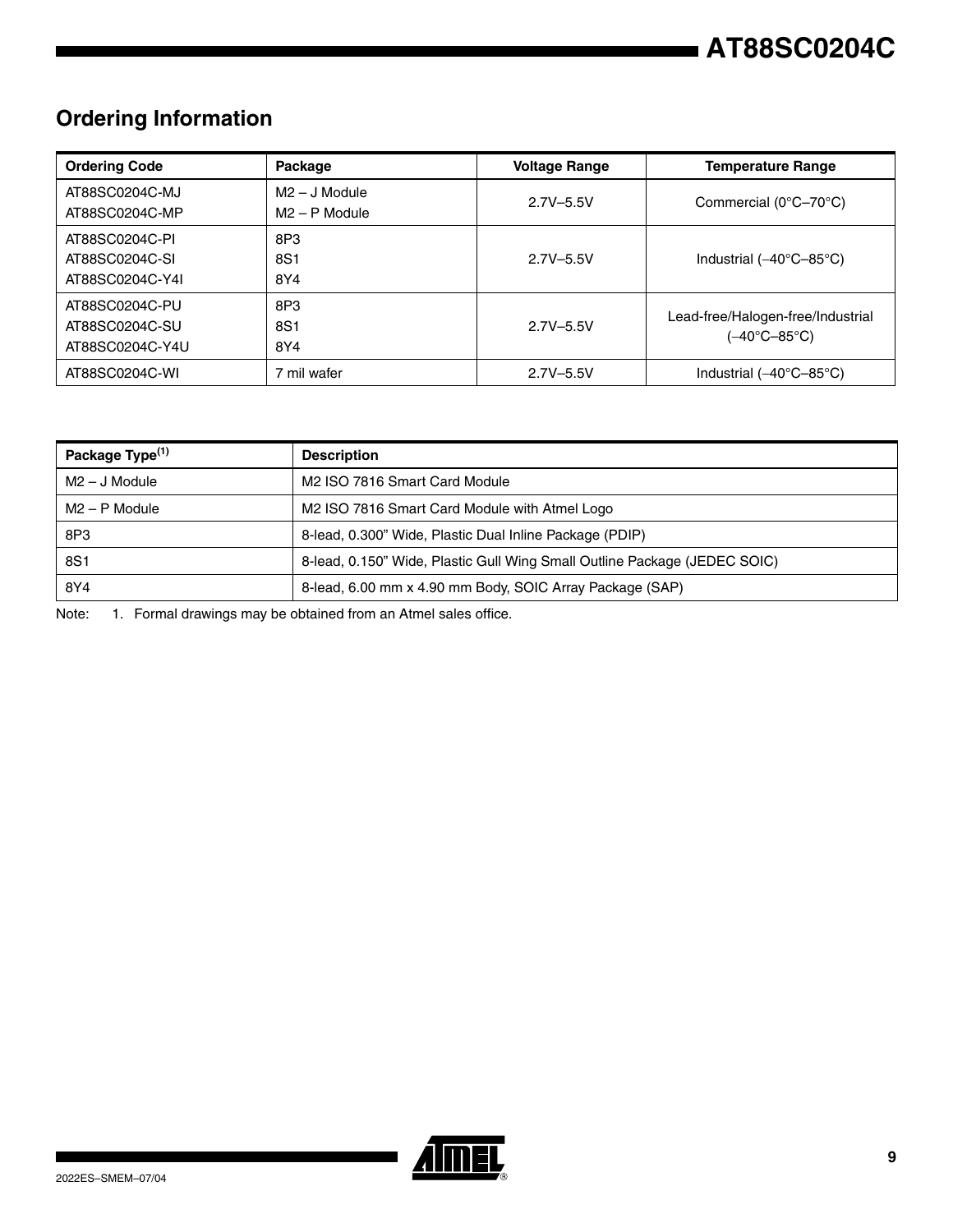

# **Packaging Information**

## **Ordering Code: MJ**



Module Size: **M2** Dimension\*: 12.6 x 11.4 [mm] Glob Top: Round  $\varnothing$  8.5 [mm] Thickness: 0.58 [mm] Pitch: 14.25 mm

## **Ordering Code: MP**



Module Size: **M2** Dimension\*: 12.6 x 11.4 [mm] Glob Top: Square -  $8.8 \times 8.8$  [mm] Thickness: 0.58 [mm] Pitch: 14.25 mm

\*Note: The module dimensions listed refer to the dimensions of the exposed metal contact area. The actual dimensions of the module after excise or punching from the carrier tape are generally 0.4 mm greater in both directions (i.e., a punched M2 module will yield 13.0 x 11.8 mm).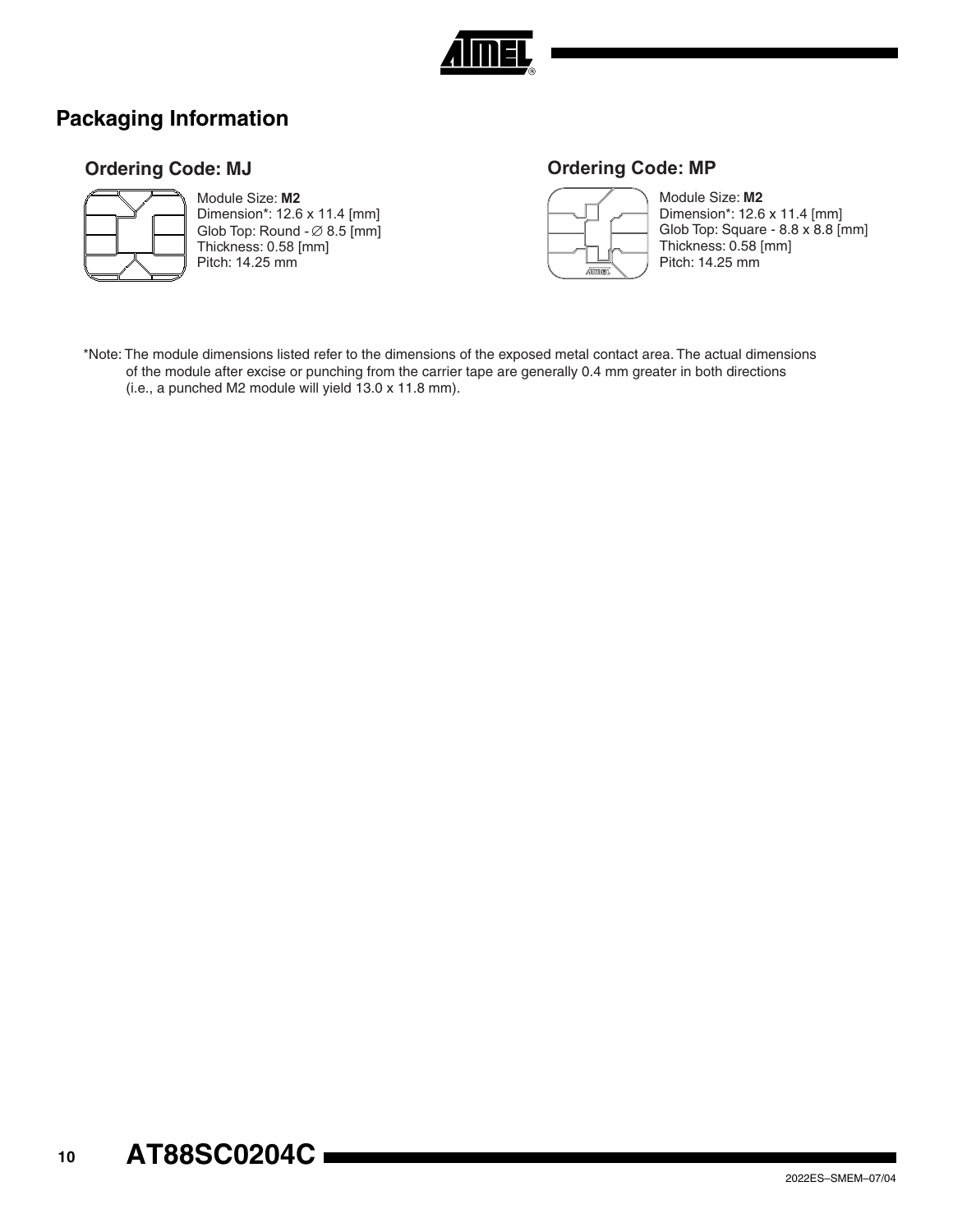# **AT88SC0204C**

### **Ordering Code: SI, SU 8-lead SOIC**



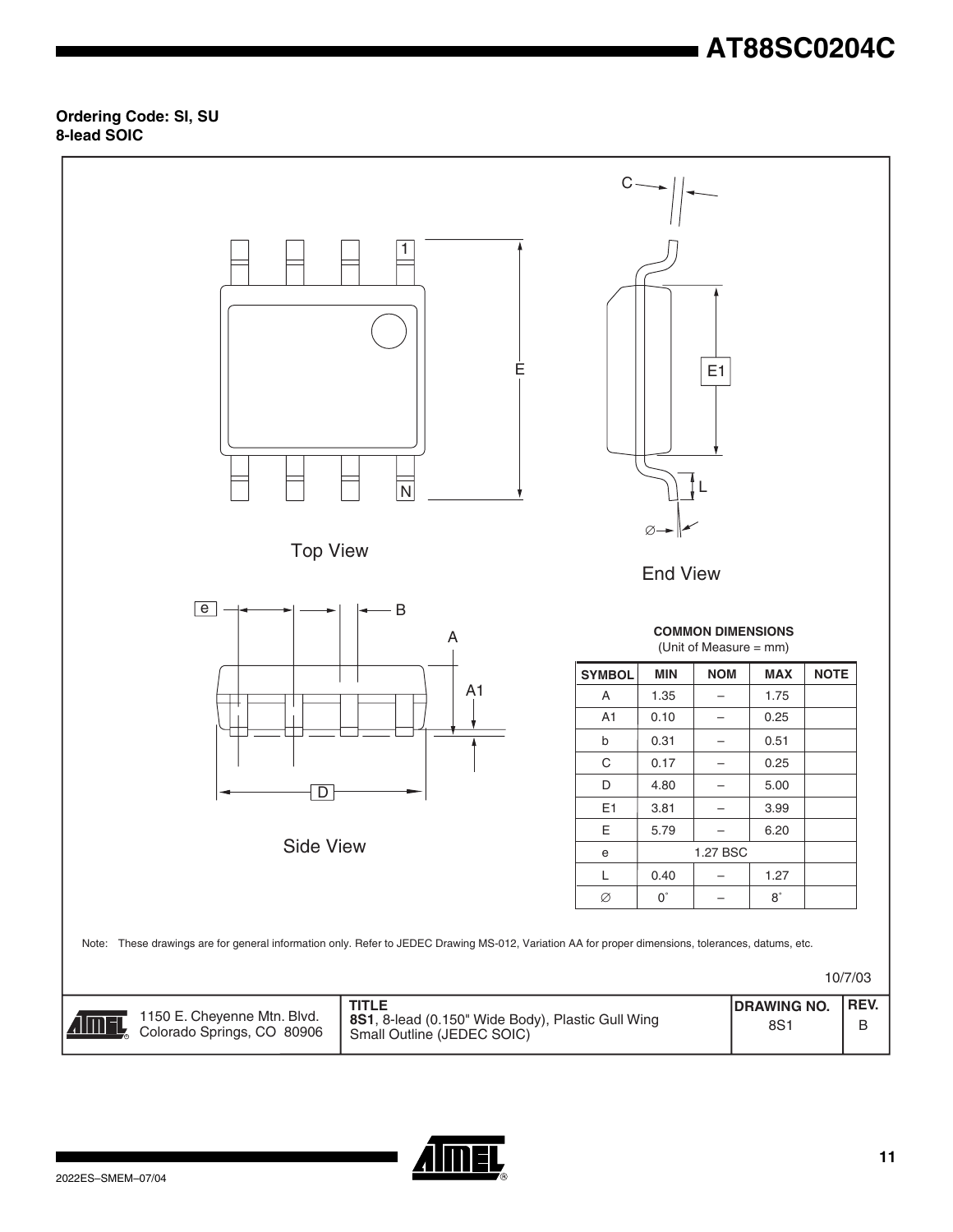

### **Ordering Code: PI, PU 8-lead PDIP**

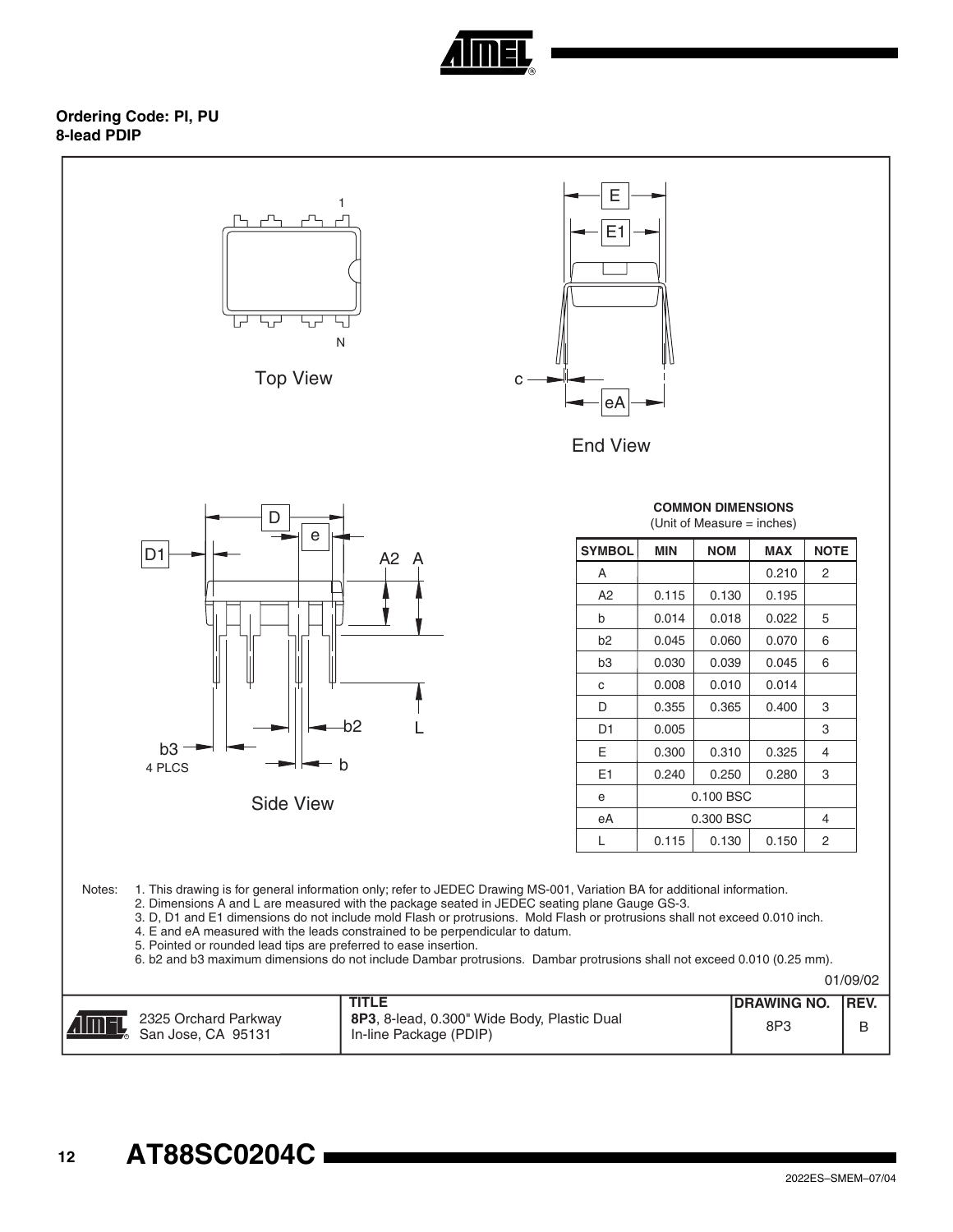# **AT88SC0204C**

### **Ordering Code: Y4I, Y4U 8-lead SAP**